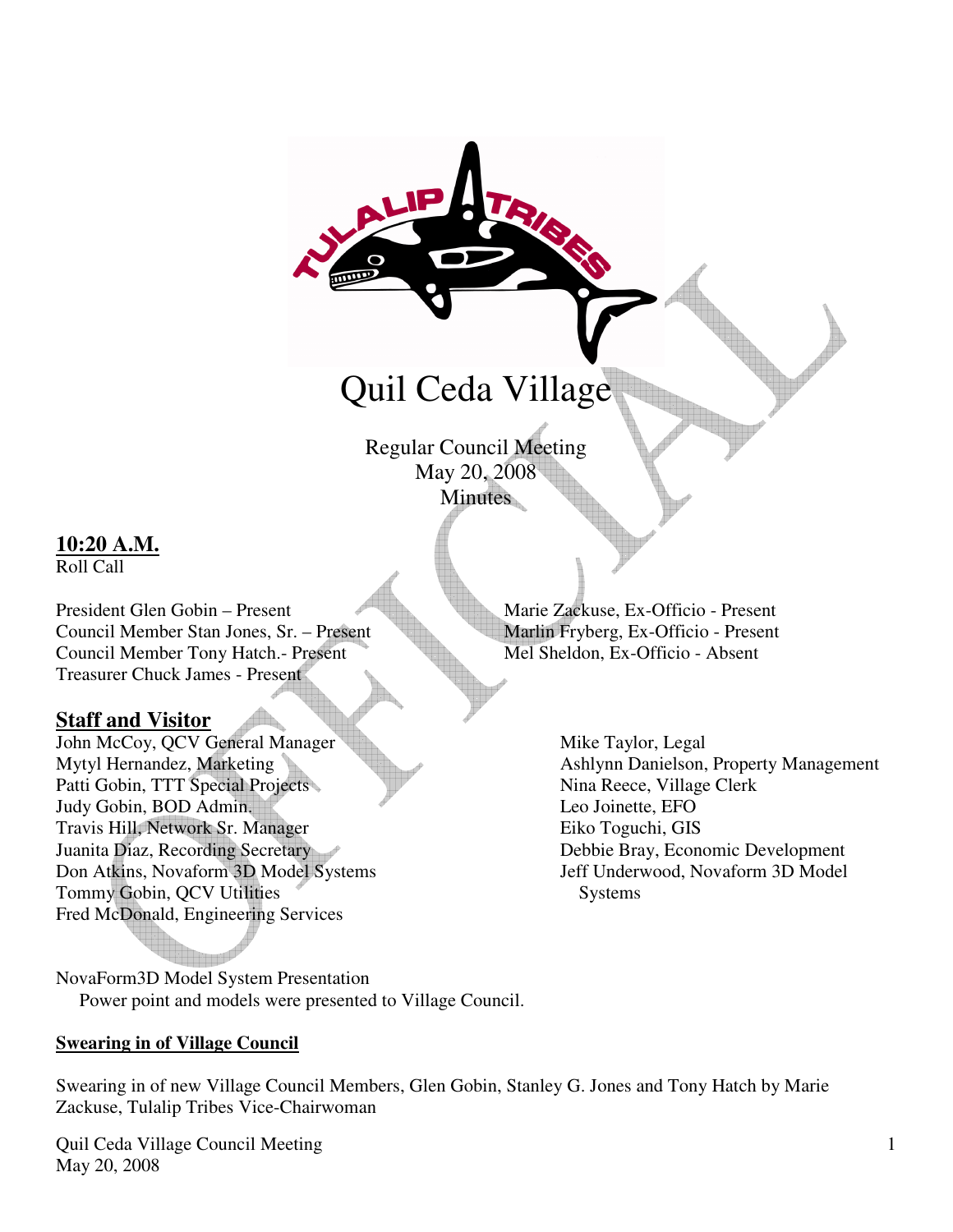## **Administration**

**1) Motion made by Stan Jones, Sr. to approve the agenda for the regular Village Council Meeting of May 20, 2008.** 

Seconded **Ouestions** 3 For 0 Against Motion carried

**2) Motion made by Tony Hatch to approve the minutes for the regular Village Council Meeting of April 14, 2008.** 

Seconded **Ouestions**  3 For 0 Against Motion carried

- 3) Police Report-Chief of Police away at training No Report Given
- 4) Facilities Technician Position (Discussion)

 Discussion: John McCoy, Debbie Bray, Tony Hatch, Glen Gobin, Chuck James, Stan Jones, Sr., Patti Gobin, Marie Zackuse, Nina Reece,

 This individual will be responsible for maintenance for all contracts to reduce cost. There will help control costs for the HVAC system, roof repairs, fire suppression system, minor electrical work, lighting, etc. What kind of training and knowledge is needed for this position? Basic knowledge of plumbing, roof and electricity. The position is more than an entry level. The title is not yet established. Do we have anyone in the maintenance crew that could take over and grow into the position? Do we own equipment for the repairs? The person would take OSHA training. What sort of back up is required for this job? What is the job description? What is the justification? This position would help eliminate the cost for contracting all the routine repairs and maintenance to the retail center and other buildings the Village oversees. Tracking costs would be the responsibility of Property Management under Economic Development at QCV and in turn they would bill the charges to the appropriate parties. Council needs a better understanding of these parameters. Why don't we expand the current department? The property manager will be managing the contracts for repairs. The Village council would like to know which buildings will be maintained and what repairs are needed. The Village would like to know what this job encompassed and what the needs are. In the short term the Village is working in the right direction. Staff will review current job descriptions.

 The General Manager has requested a program to provide work order management. This will create job tickets to be given to the designated department. What level are we expecting? The vision is that staff will have software that would create regular maintenance schedules for staff to follow. Data would be inputted as work is done and who completed it. Staff will bring this back to the Village Council.

# **Tulalip Data Services**

5) NovaForm3D Model Presentation Moved to the beginning of agenda.

Quil Ceda Village Council Meeting May 20, 2008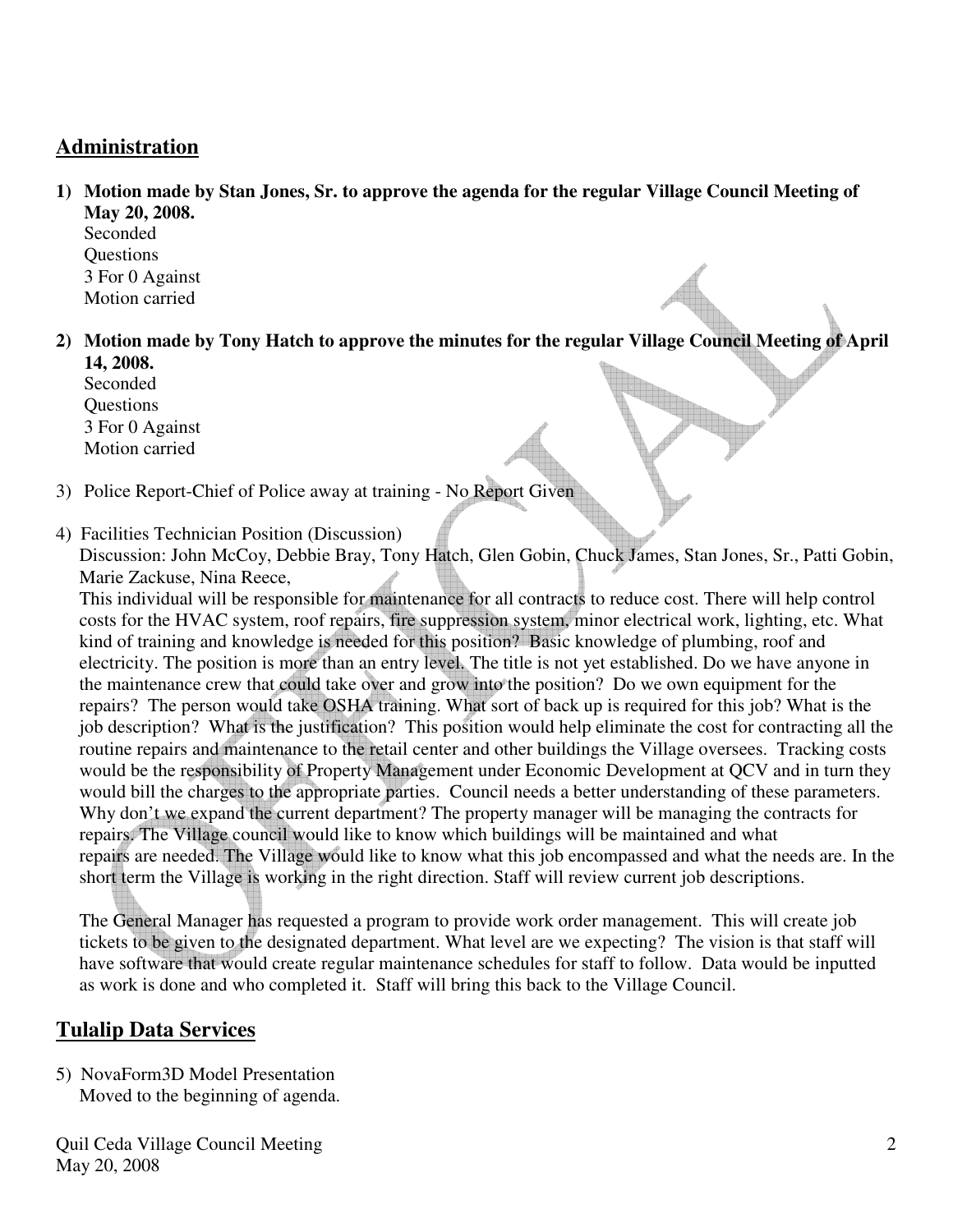6) **Motion made by Tony Hatch to approve Resolution No 2008-008 authorizing a contract with Waveguide Networks to purchase, deliver, install and testing of fiber optic path in an amount not to exceed \$154,045.00 with funds to come from the 2008 Tulalip Strategic Funds.**  Seconded

Questions: This is the  $2<sup>nd</sup>$  part of a 3 part process. The BOD has already approved the resolutions. The project is estimated to be completed within two weeks. Phase three will be done in 2009 and it will be the installation of copper. Council wants the contract signed by the Village President so the resolution and contract will be amended to reflect this.

 3 For 0 Against Motion carried

## **Economic Development**

7) **Motion made by Stan Jones, Sr. to approve Resolution No 2008-009 which authorizes the appropriation of \$500,000 from the Fuel Tax Agreement for 2008 for the 116th Street Culvert Replacement Project with funds to be placed into QCV Economic Development Account 37.**  Seconded

 Questions: This is not new. It has been discussed with the BOD. The proper language in the prior resolution needed to be corrected. There are some typos that will need to be corrected. 2 For 0 Against

Motion carried

8) Real Estate Lease Update Off the Record Discussion

#### **Engineering Services**

9) Former Boeing Area Environmental Sampling Update

Discussion: Fred McDonald, Glen Gobin

 This is an update on what Boeing will be doing in July, ground water characterizations near the buildings near the Tribal Art building, and the Maintenance building. This is not near Chelsea is it? No. This will be done in July. An analysis needs to be done ASAP and given to the Village on the top soil issues.

# **Motion made to adjourn at 12:16 p.m.**

**Minutes approved at the Village Council meeting of June 17, 2008.** 

**\_\_\_\_\_\_\_\_\_\_\_\_\_\_\_\_\_\_\_\_\_\_\_\_\_\_\_\_\_\_\_\_\_\_\_\_\_ VILLAGE CLERK DATE**